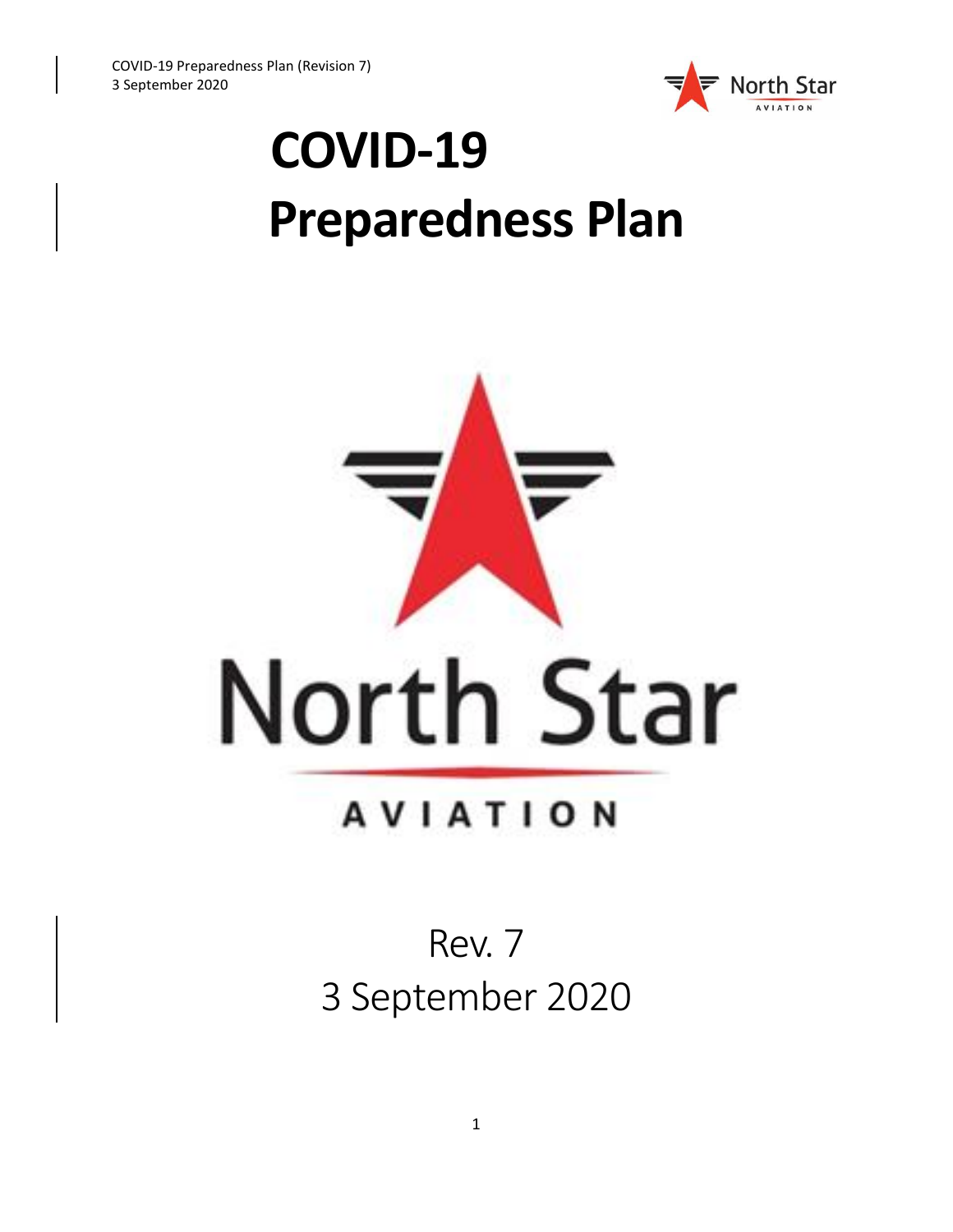

### Table of Contents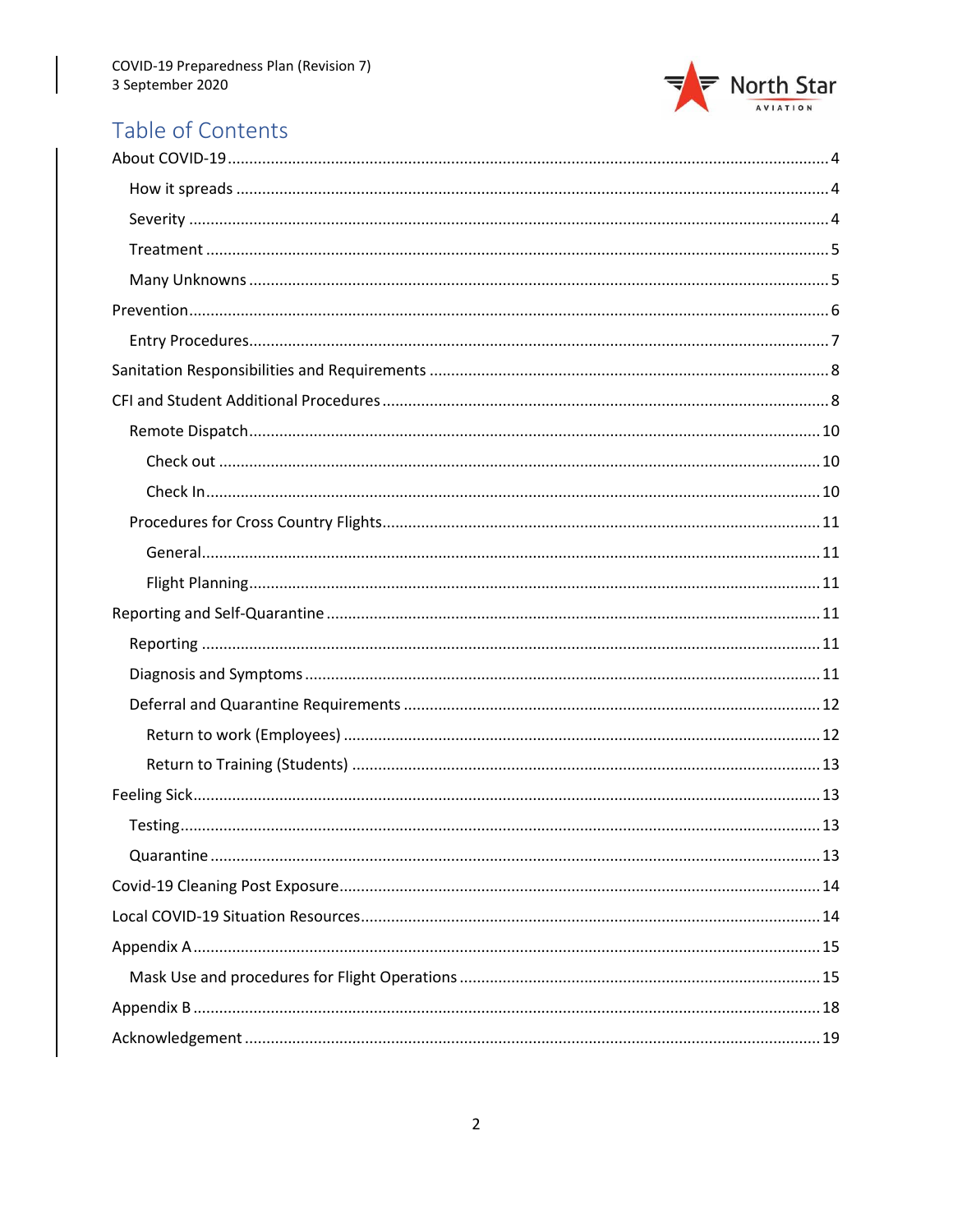

<span id="page-2-0"></span>*Please note that these are fast-moving times, and the information provided is only accurate as of the day posted. The information provided does not, and is not intended to, constitute legal or medical advice; instead, all information is prepared and provided for general informational purposes only.*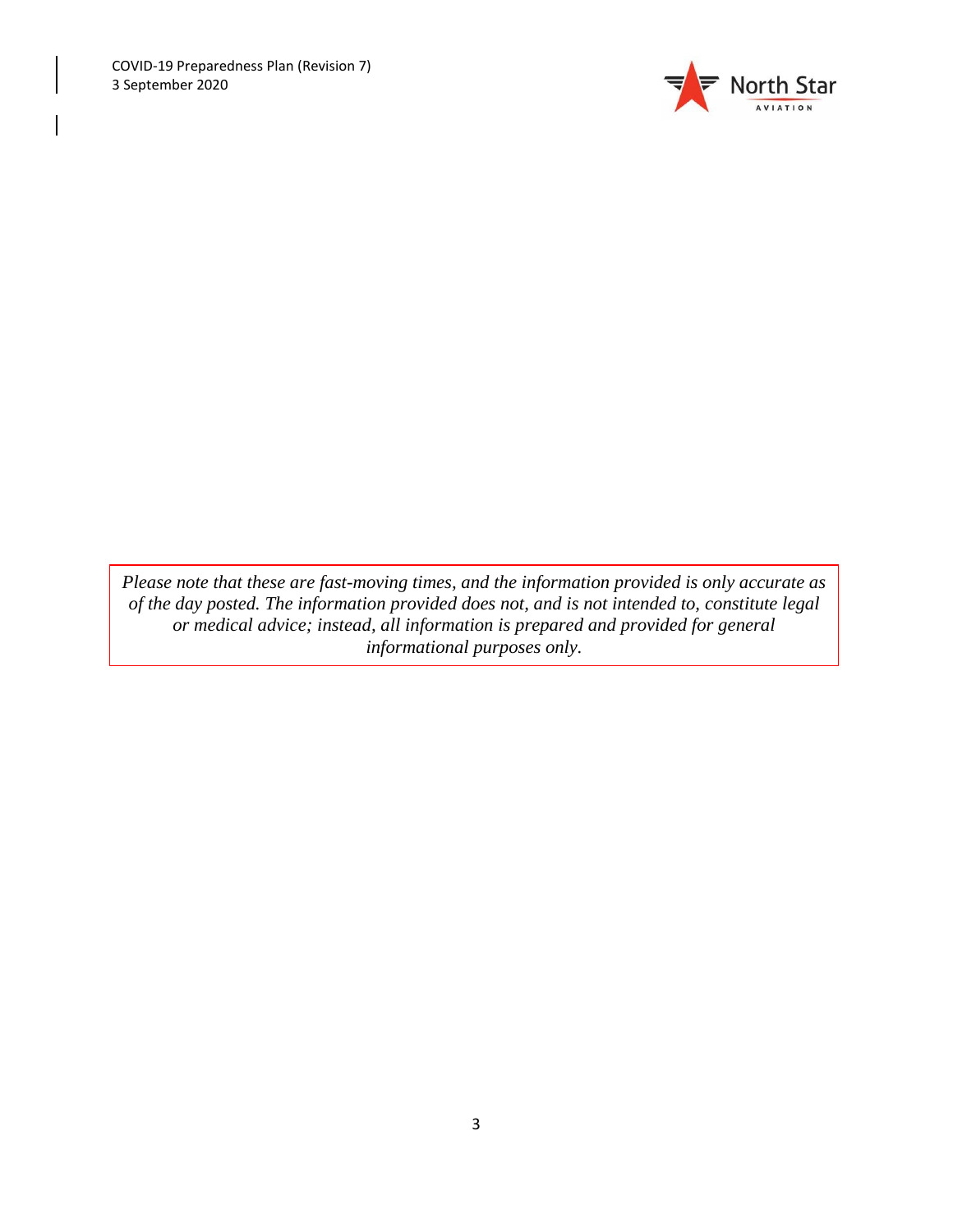COVID-19 Preparedness Plan (Revision 7) 3 September 2020



### About COVID-19

- COVID-19 is an infectious disease.
- The disease is caused by a coronavirus not found in people before.
- It causes viral respiratory illness.
- We are still learning about the new virus. We do not know yet:
	- o How sick it may make different people.
	- o How well it passes between people.
	- o Other features the new coronavirus may have.

### <span id="page-3-0"></span>How it spreads

- People can spread the COVID-19 disease to each other.
- The disease is thought to spread by nose and mouth droplets when someone who is infected coughs, sneezes or exhales.
- The droplets can land in the mouths or noses of people nearby. It may be possible for people to breathe the droplets into their lungs. It is important to stay 6 feet away from other people in public. At home, someone who is sick should stay alone, in one room, as much as possible.
- Droplets can land on surfaces and objects that other people then touch. It is important to wash your hands before you touch your mouth, nose, face or eyes. Clean surfaces that are touched often. Clean surfaces often if someone in the house is sick.
- Infected people may be able to spread the disease before they have symptoms or feel sick.
- A person can also spread the disease if they have no symptoms. Research has shown that around 40- 50% of people infected do not develop symptoms.

### <span id="page-3-1"></span>**Severity**

- Many people with COVID-19 have mild illness. However, anyone can become severely ill from this virus.
- Based on current information and experience:
	- $\circ$  Risk for severe illness increases with age. For example, people in their 50s are at higher risk for severe illness than people in their 40s. Similarly, people in their 60s or 70s are, in general, at higher risk for severe illness than people in their 50s. The greatest risk for severe illness from COVID-19 is among those aged 85 or older.
	- $\circ$  People of any age who have serious underlying medical conditions may have a greater risk of getting very sick from COVID-19.
	- o See [CDC: People Who Need to Take Extra Precautions](https://www.cdc.gov/coronavirus/2019-ncov/need-extra-precautions/index.html) for guidance for people at increased risk or who should be extra careful.
	- $\circ$  Ask your health care provider if you have greater risk of getting sicker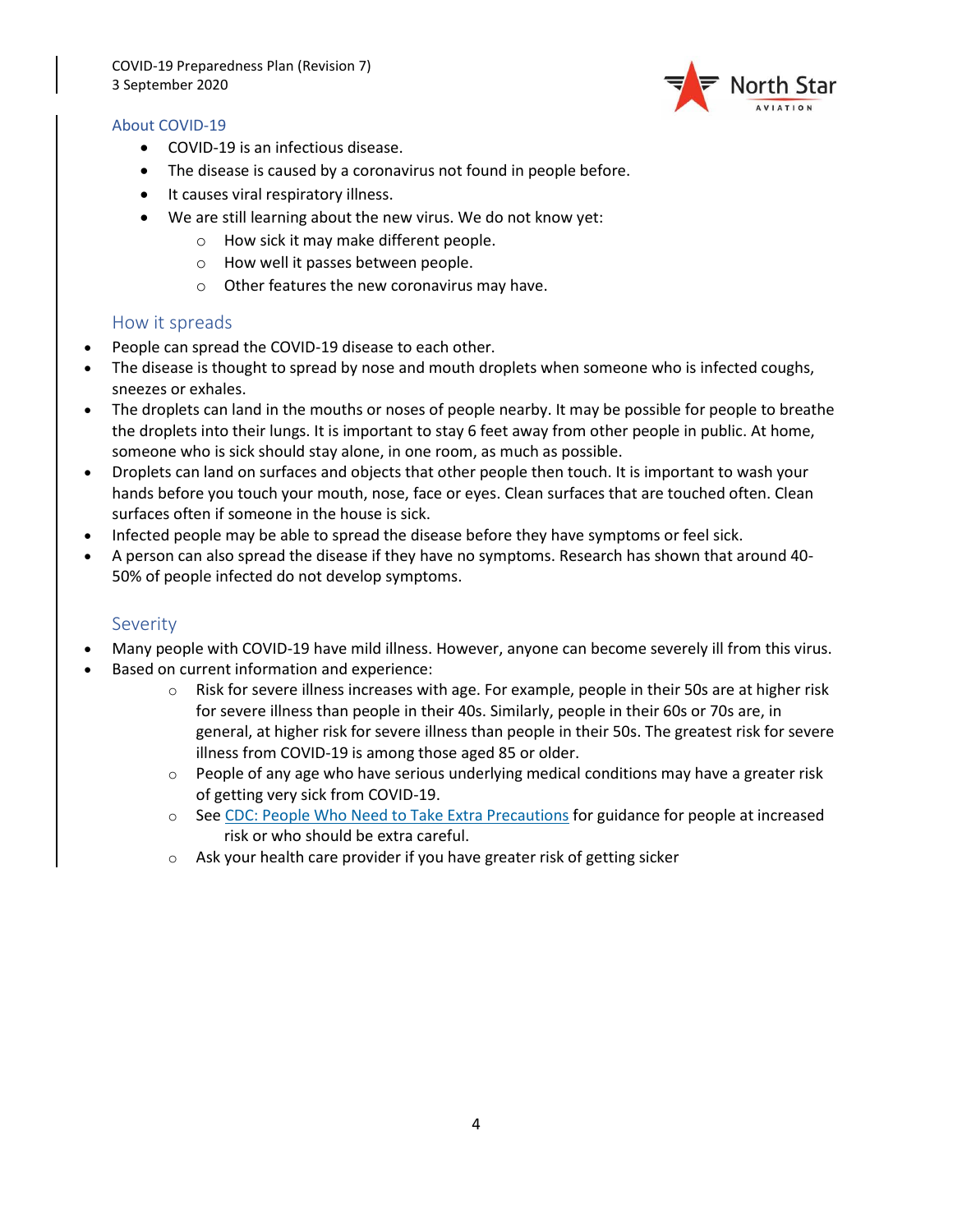

- For more information, see:
	- o [Managing Chronic Conditions during COVID-19](https://www.health.state.mn.us/people/conditions/index.html)
	- o [CDC: COVID-19 and HIV](https://www.cdc.gov/hiv/covid-19/index.html)
	- o [MATEC: COVID-19 Information for Persons Living with HIV in Minnesota \(Google Doc\)](https://drive.google.com/file/d/1OpEzQqNP0dNDowYjxaf0PVARbh2b_Me-/edit)

### <span id="page-4-0"></span>**Treatment**

- COVID-19 has no known specific treatment.
- Rest and drink lots of liquids.
- If your symptoms get worse and you need a doctor, call your clinic or an emergency room before you go there.

### <span id="page-4-1"></span>Many Unknowns

As doctors and scientists continue to gather new information, it is important to take COVID-19 seriously. We know some of the negative effects it can have, but we do not yet know all of the negative effects it may have. It is important to keep working to slow the spread of the virus by staying home when you can, staying 6 feet away from others, wearing a mask, covering your coughs and sneezes, and washing your hands often and well.

(Above information from [https://www.health.state.mn.us/diseases/coronavirus/basics.html\)](https://www.health.state.mn.us/diseases/coronavirus/basics.html)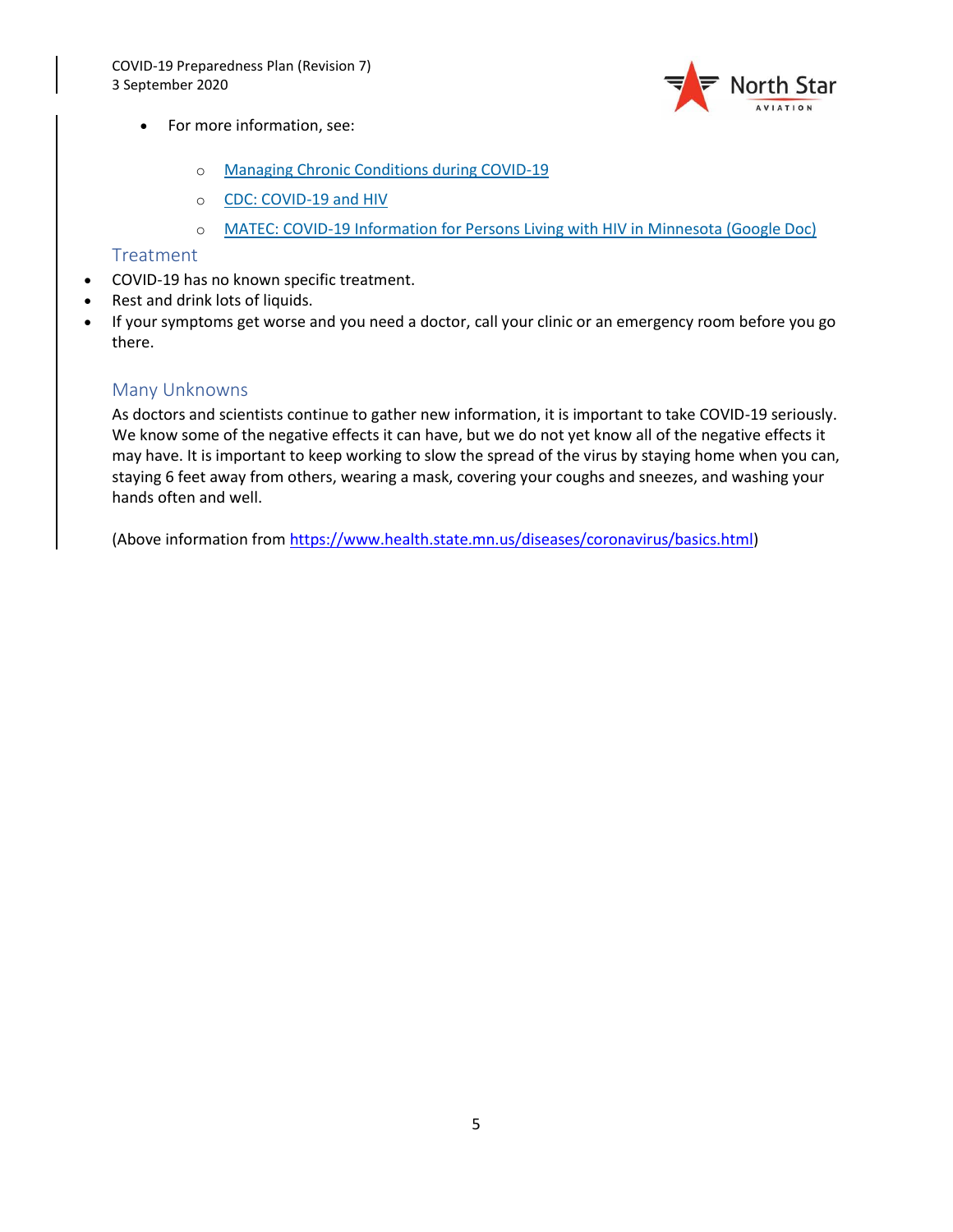

### <span id="page-5-0"></span>Prevention

North Star Aviation will remain open using modified operational and dispatch procedures. However, staff and students must remain vigilant. Below are a few rules for staff, students, customers, and visitors that will help keep our community healthy. Mask use and procedures for flight operations is outlined in Appendix A.

- Anyone, staff or student, must immediately report COVID-19 symptoms via email to brutt@flymankato.com and self-quarantine. No one with a fever is permitted on any facility at any time for any reason.
- Masks are required upon entry to the airport terminal. Masks must be worn in all public areas of the building. Details on the state Mandate can be found at [https://www.leg.state.mn.us/archive/execorders/20-81.pdf.](https://www.leg.state.mn.us/archive/execorders/20-81.pdf)
- Maintain 6 foot social distancing at all times, when possible. Wearing a mask should not be a substitute for social distancing.
- Mask use is recommended for flight crews in North Star Aviation airplanes. The PIC has ultimate authority on mask use inside the aircraft.
- If worn, masks should be removed if the use of a mask compromises safety of flight.
- Individuals conducting solo flights should not wear a mask.
- Masks will be available upon request for crews and passengers arriving to the FBO.
- Maximum occupancies for specific areas are listed in Appendix A
- All students and staff must provide their own headset. Headsets will not be shared, and Dispatch will not be lending headsets.

All staff and students are required (all others highly encouraged) to wash their hands with warm water and soap for at least 20 seconds EVERY TIME you do the following:

- Entering AND exiting the facility
- Before AND after each ground lesson
- Before AND after each flight
- Before AND after eating
- After using the restroom

This means you will be washing your hands many times every day. Please stay vigilant and continue to wash your hands thoroughly after each of the activities mentioned above. Notify North Star Aviation if a hand washing station or sink is out of soap and we will refill it as soon as possible. Hand sanitizer is provided throughout the facility and can be used to supplement hand washing but is not a replacement.

• Cover your cough with a tissue or cough into your elbow.

• Please avoid all crowded venues and events including concerts, sporting events, and festivals. Social separation will reduce opportunities for the disease to spread.

• Staff and students must notify North Star Aviation's Safety Manager of all travel. Deferral and quarantine requirements are found in a later section.

• All staff and students are asked to check and monitor their own temperatures daily. Refer to the Reporting and Self-Quarantine section of this document.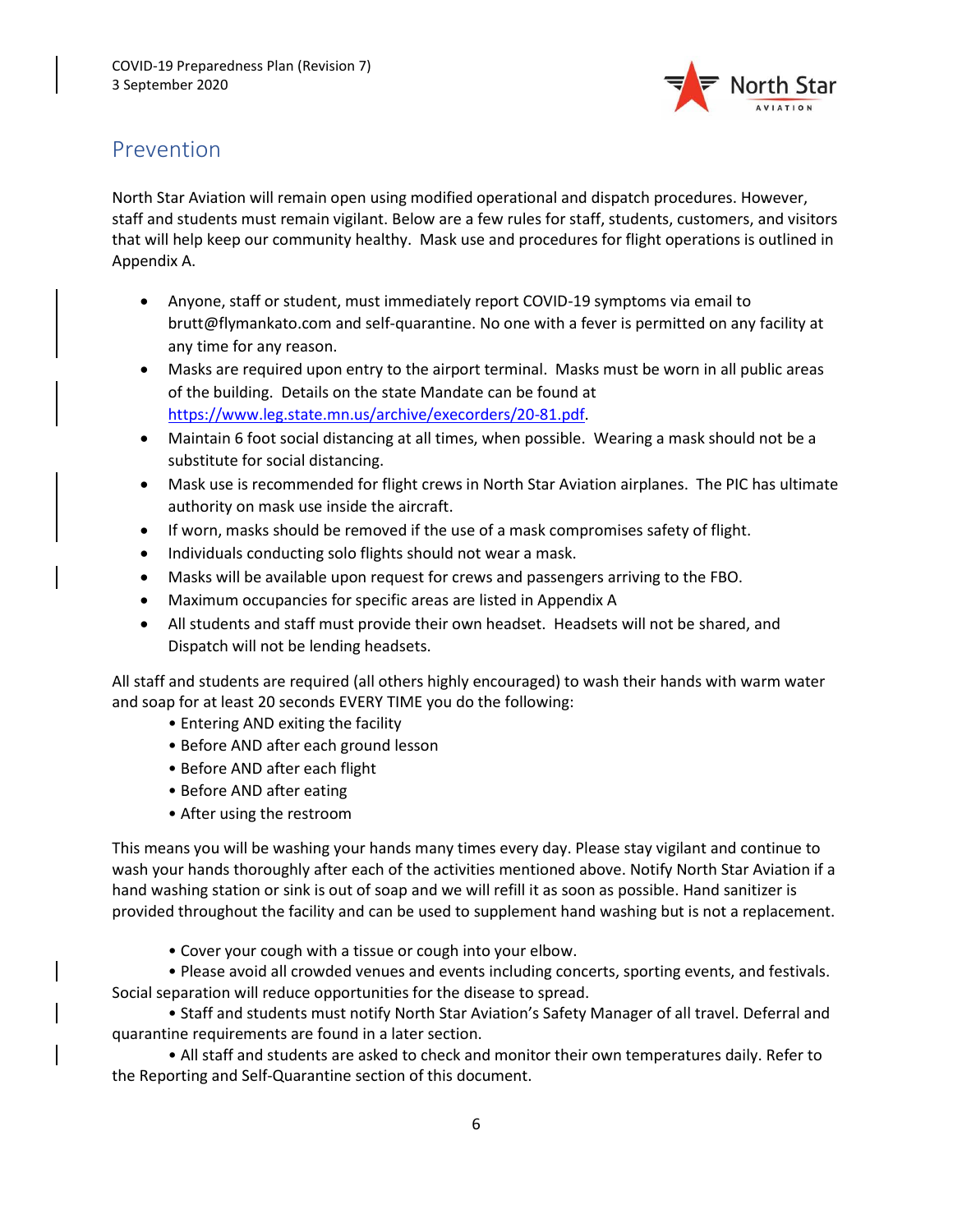

North Star Aviation asks that any employee that has other employment in a

high-risk occupation cease that other employment until further notice. We respect your right to have other employment, but during the unprecedented times we hope you understand our reasoning behind this decision.

High-risk occupations include:

- **Bartender**
- Waitress/waiter
- Work in long term care facility
- Any other occupation where 6 feet of social distancing cannot take place.

### <span id="page-6-0"></span>Entry Procedures

The number of visitors to the terminal building will be limited to only those necessary. All individuals wishing entry will be self-screened for symptoms and/or exposure. If the visitor answers "yes" to any of the following questions he/she will not be permitted access to the facility (See Reporting and Self-Quarantine section):

- In the last 14 days, have you been confirmed positive for COVID-19?
- Are you currently experiencing, or have you recently experienced, any acute respiratory illness symptoms such as fever, cough, sore throat, or shortness of breath?
- Have you tested positive for COVID-19 regardless of symptoms?
- In the last 14 days, have you been exposed to a person likely to have or who has been confirmed positive for COVID-19? The FAA states that exposures of concern include:
	- o a sick household member or intimate partner;
	- $\circ$  taking care of a sick person without using personal protective equipment (PPE); or
	- o being within six feet of a sick person (including co-workers and passengers) for a prolonged period of time (i.e. 10 minutes or longer)
- Have you been in close contact with anyone who has traveled and is also exhibiting acute respiratory illness symptoms?
- List your recent travel.
- Are you or any household members awaiting COVID-19 test results?

**By entering North Star Aviation facilities and/or aircraft, it is implied the individual has undergone the above self-screening, has answered "no" to all screening questions, and notified NSA of any travel within the past 14 days.**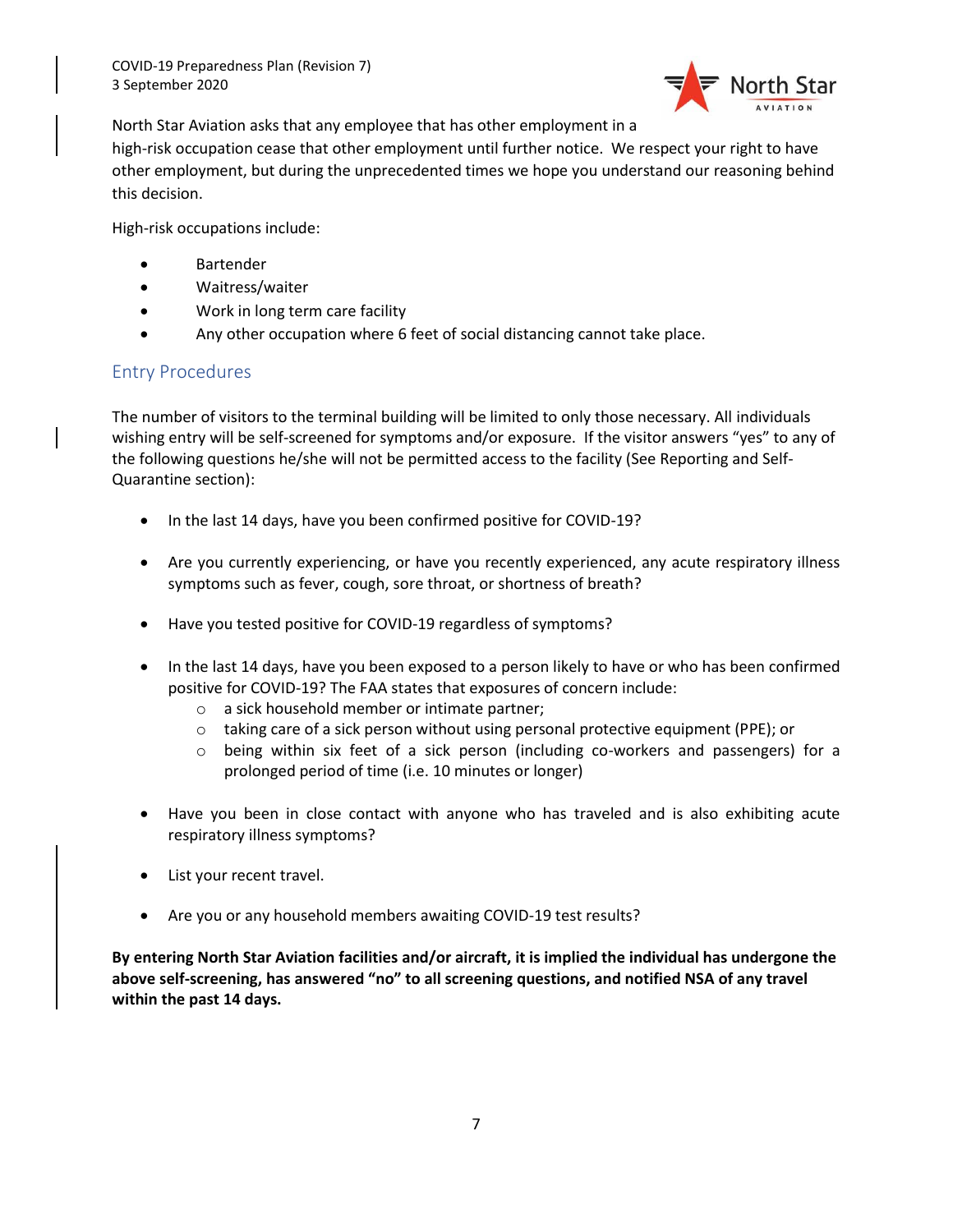

### <span id="page-7-0"></span>Sanitation Responsibilities and Requirements

Below are sanitation responsibilities and requirements. Additionally, all staff should be proactive about cleaning their work area daily. Soap and hand sanitizer are readily available throughout the facility.

- Check in/out Area Dispatch will clean twice per day (keyboards, hard surfaces)
- Dispatch Desk Dispatch will clean twice per day (keyboards, hard surfaces)
- Pre-flight area- Dispatch will clean twice per day (keyboards, hard surfaces)
- Front desk area- Front desk staff will clean twice per day (keyboards, hard surfaces)
- Entry/exit door handles Line service will clean twice per day
- Aircraft & Simulators –Line Service will provide sanitizing products to wipe down controls (yokes, handles, etc.). Only approved cleaners will be used inside the aircraft cabin. Additionally, Line Service will thoroughly disinfect each aircraft weekly with the product Clear Cabin (SDS found in Appendix B of this document).
- Bathrooms cleaned 3 times weekly by our staff & thoroughly disinfected
- Self-Service fuel Line service will clean twice per day
- Instructor Cubes cleaned 3 times weekly by staff, disinfected after each lesson by CFI. The use of instructor cubes should be avoided except for required lessons and there will be no more than 18 individuals in the room at any given time.

The entire terminal area including entry and exit points are disinfected weekly with a product called Bacoban. SDS can be found at [https://www.globalappearanceproducts.com/wp](https://www.globalappearanceproducts.com/wp-content/uploads/2020/03/MSDS_BacobanWB_EN.pdf)[content/uploads/2020/03/MSDS\\_BacobanWB\\_EN.pdf](https://www.globalappearanceproducts.com/wp-content/uploads/2020/03/MSDS_BacobanWB_EN.pdf)

### <span id="page-7-1"></span>CFI and Student Additional Procedures

To reduce the risk of infectious disease transmission within our aircraft and ATDs, we have implemented the following dispatch procedures to mitigate the risk to clients and instructors.

- Disinfecting wipes may be used to clean major surfaces, controls, and knobs that may be touched during the flight. ONLY APPROVED SCREEN CLEANERS may be used on radio screens, touch screens, and EFIS displays. No products containing ammonia may be used inside the cabin of the aircraft.
- If you need a mask for your scheduled training and do not have one, please notify the dispatch desk at the time of check-in and you will be provided with one.
- It is up to the student and the instructor to sanitize the aircraft prior to and after their flight including, but not limited to the following:
	- o Seatbelts
	- o Flap Handle/Trim Wheel
	- o Parking Brake
	- o Fuel Selector
	- o Control Wheels
	- o Throttle Quadrant
	- o Electrical Switches
	- o Environmental Switches
	- o Buttons/Knobs on PFD/MFD
	- o Door Latches
	- o Buttons on Standby instruments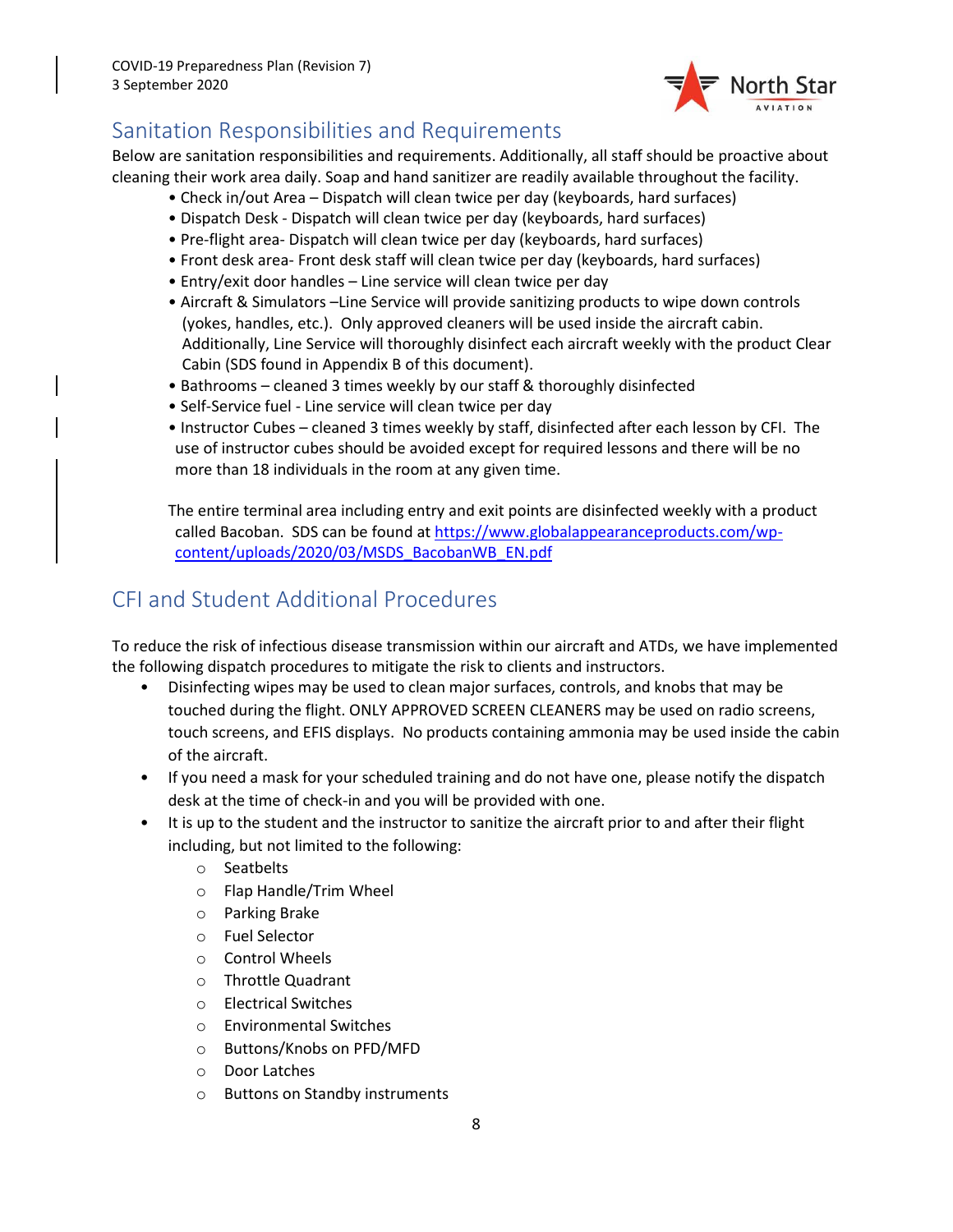

- o Glare shield
- o Cowl Flap levers(Seminole Only)
- o Fuel Caps/Doors
- o Oil Caps/Doors
- After the flight, students and instructors must also ensure that all trash is removed from the airplane as is our normal practice. Immediately dispose of used tissues and wipes in garbage. If you need an additional disinfecting wipes for a work area, contact the dispatch desk.
- Only required flight crew and authorized observers are permitted in the aircraft. Observers must be authorized by the Chief Flight Instructor.
- Pilot in Command (PIC) has the final authority on who may board the aircraft.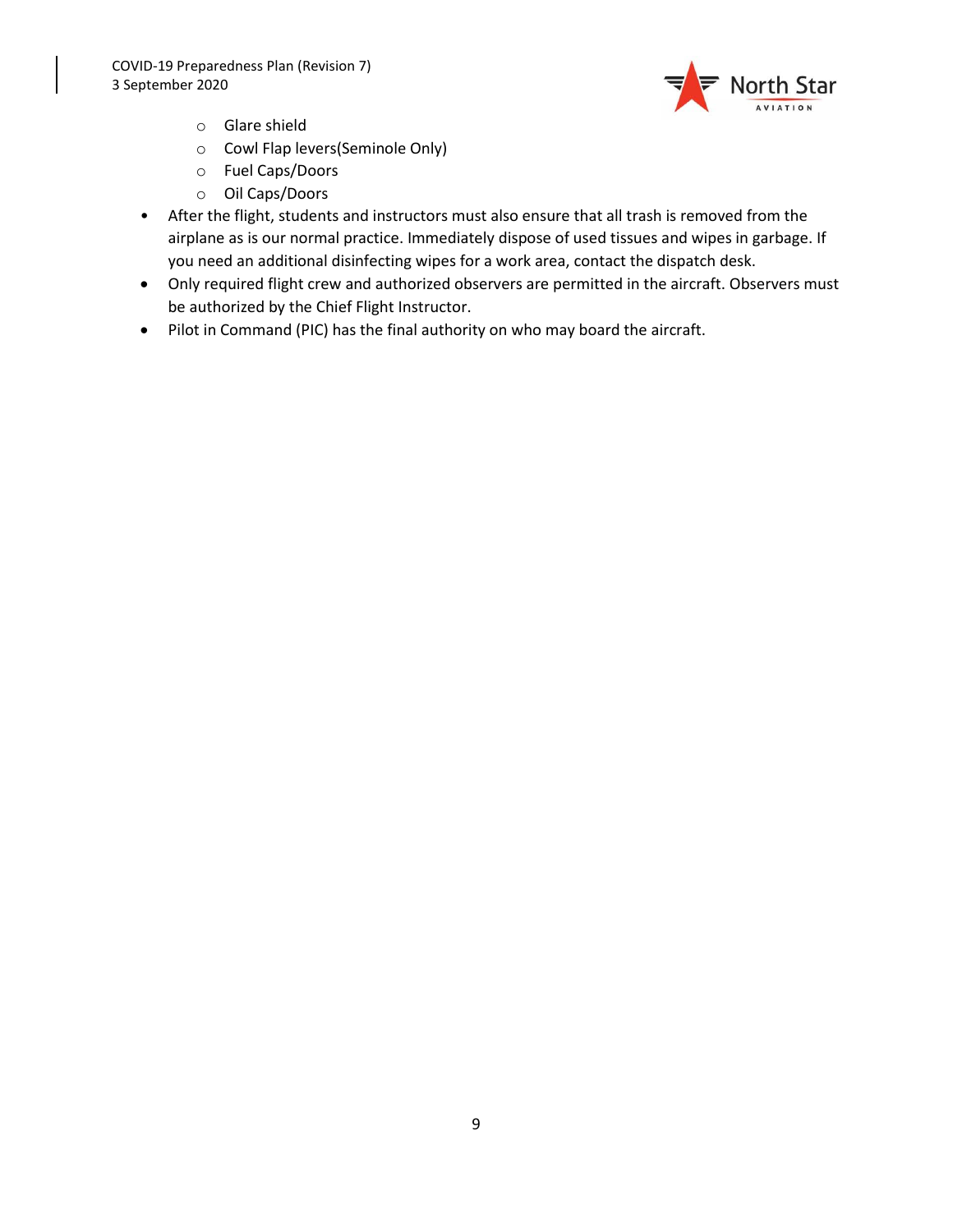

### <span id="page-9-0"></span>Remote Dispatch

### <span id="page-9-1"></span>Check out

Remote dispatching will require the student to check Talon and login to check the tail number they will be on. Once their aircraft has arrived back, they will walk directly to the aircraft. Once at their aircraft they will call dispatch and cross reference the times remaining with Talon. The student will answer the questions laid out in the preparedness plan to the dispatcher on the phone.

The instructor will authorize the lesson through Talon. Disinfection of the aircraft prior to the lesson will be the responsibility of the student and/or the instructor prior to flight.

### <span id="page-9-2"></span>Check In

Once the flight has been completed, a member of the flight crew will take a picture of the Hobbs/Tach times and send it to the dispatcher cell phone (507-508-0706). Student and instructor must then complete the activity via a smartphone, tablet, or desktop workstation. The device used will be immediately disinfected and both student and instructor will wash and/or sanitize hands. Students should proceed directly back to their vehicle. If students must come inside, he or she will complete required tasks and exit expeditiously. Personnel not assigned to work inside the building will complete whatever purpose for being inside, and then exit the building in the most expeditious manner.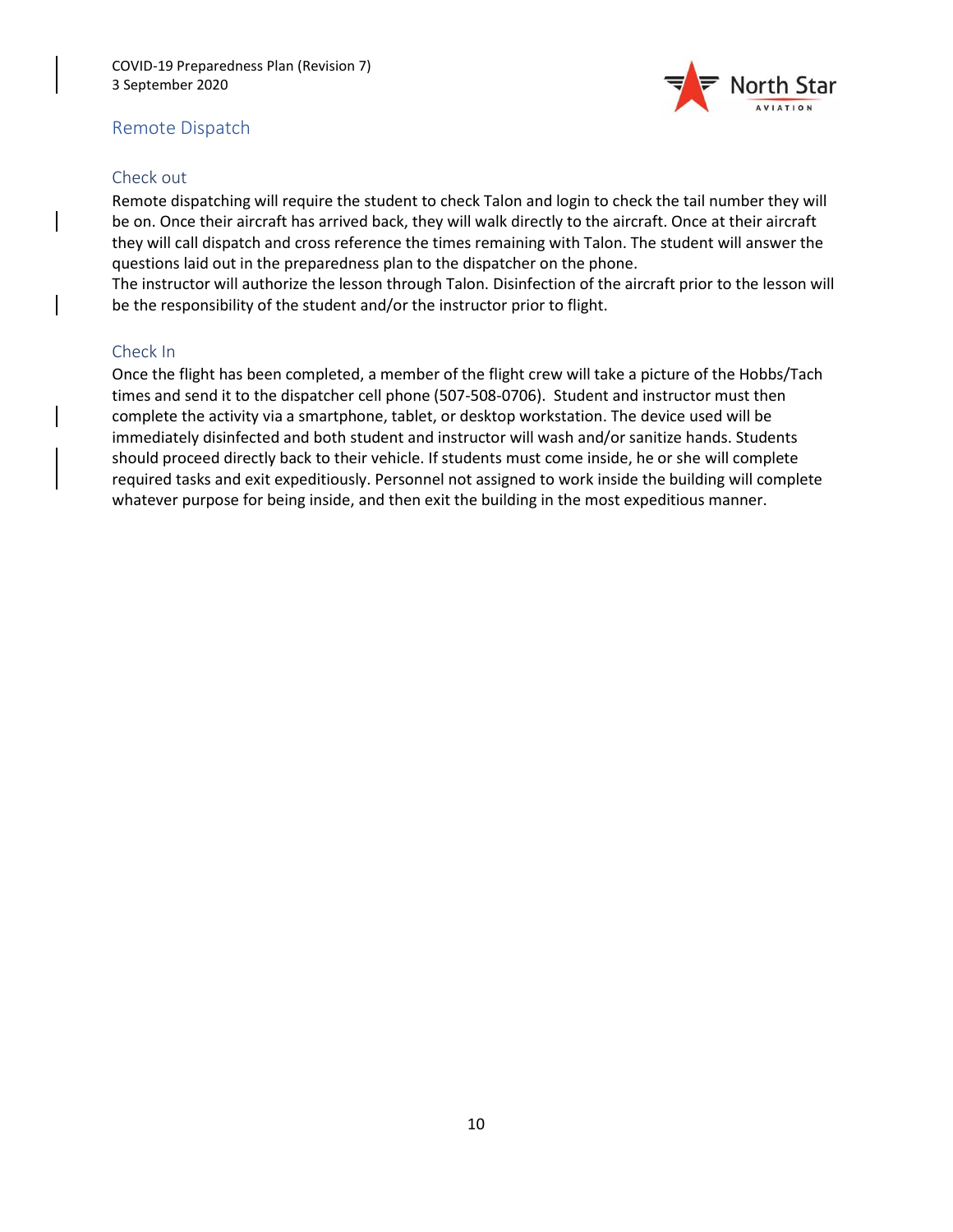

### <span id="page-10-0"></span>Procedures for Cross Country Flights

### <span id="page-10-1"></span>General

Students and instructors should try to mitigate any potential COVID-19 exposure on all flights. Students and instructors should attempt to accomplish flights without entering FBOs for fuel and/or services. This is not always practical, in which case time inside the FBOs should be limited, and social distancing should be maintained.

Students and instructors are not permitted to leave the FBO/airport at destination airports. Food may be delivered to the FBO if necessary. Leaving the FBO must be pre-approved by the Chief Flight Instructor. Overnight stays are prohibited except in emergency situations, all of which will be communicated and coordinated through the Chief Flight Instructor.

### <span id="page-10-2"></span>Flight Planning

It is the responsibility of the student and CFI to review all information available for any planned airport and/or FBO to ensure compliance with local COVID-19 procedures.

### <span id="page-10-3"></span>Reporting and Self-Quarantine

Anyone, staff or student, must immediately report COVID-19 symptoms to the Safety Manager via email at BRutt@flymankato.com and self-quarantine. North Star Aviation staff must also notify the HR department at MHolt@flymankato.com. No person with COVID-19 symptoms is permitted in our facilities at any time for any reason.

### <span id="page-10-4"></span>Reporting

Anyone exhibiting COVID-19 symptoms must report via email to management immediately at brutt@flymankato.com. In this report students/staff should include the following details:

- Name
- Symptoms exhibited and when they presented
- List all visits to the facilities in the last 3 days
- What areas of the airport did you go to?
- Who did you talk to or interact with?
- What planes did you fly or work on?
- Did you visit anyone else's office?
- Where you will self-quarantine and your plans to contact medical professionals.

This information will be used to sterilize areas and quarantine others at high risk of infection.

### <span id="page-10-5"></span>Diagnosis and Symptoms

Anyone exhibiting symptoms of COVID-19 should consult a medical professional for diagnosis. The symptoms are cough, fever (100.4°F/38°C or higher), and shortness of breath. If you show any signs of Covid-19 self-quarantine and/or call medical office before visiting so they can prepare and minimize others' exposure.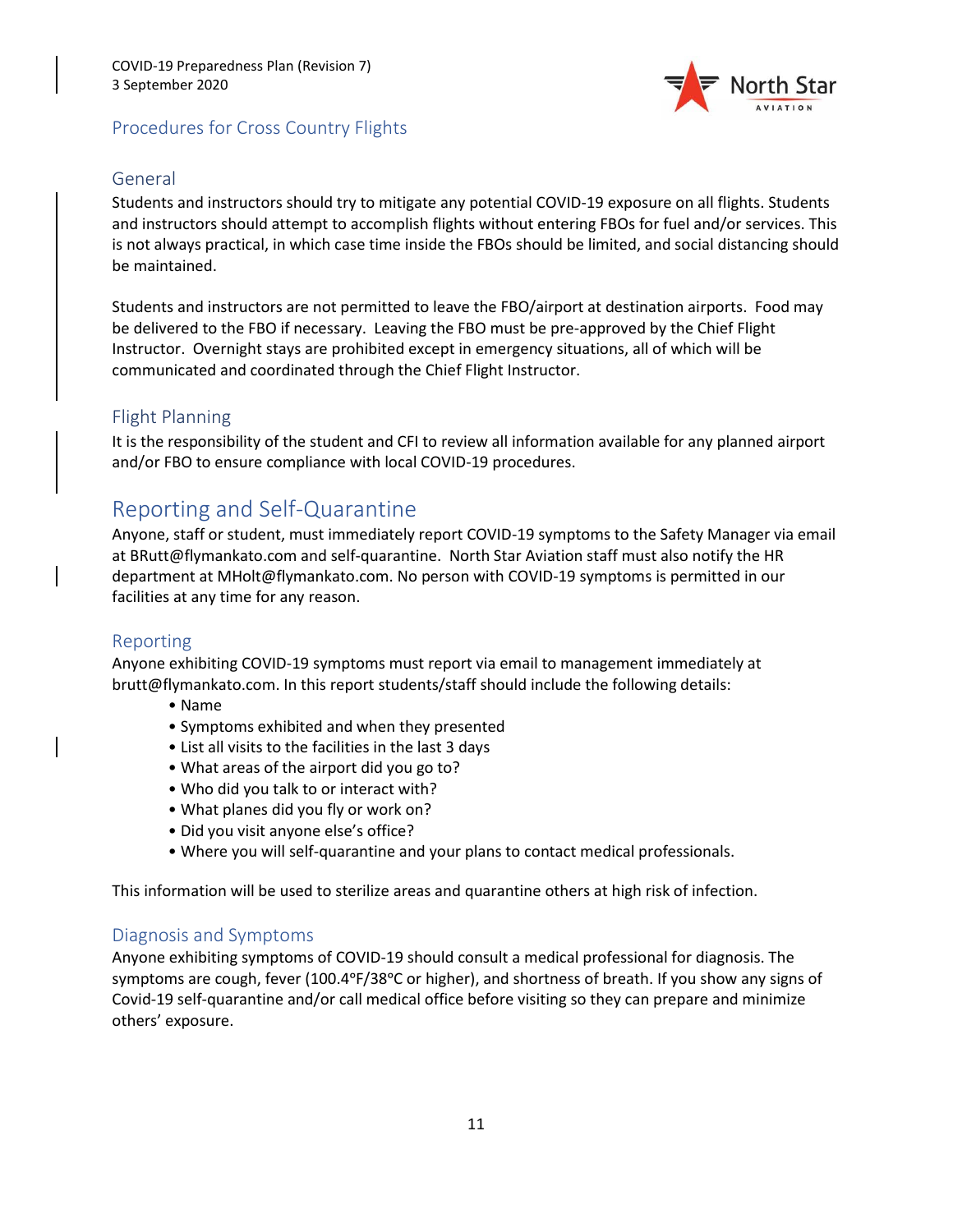

### <span id="page-11-0"></span>Deferral and Quarantine Requirements

North Star aviation has developed the following criteria to be followed after exposure to COVID-19.

- Positive COVID test result Minimum 14-day self-quarantine
- Direct Contact: 14-day self-quarantine from date of last exposure.
- Indirect Contact: 3-day deferral
- 3<sup>rd</sup> Degree contact: Self monitor for symptoms

**A direct contact** is defined as any individual who was within 6 feet of a confirmed COVID-19 positive, or unconfirmed symptomatic person or a person awaiting COVID-19 test results for at least 10 minutes starting from 3 days before illness onset (or, for asymptomatic individuals, 3 days prior to positive specimen collection) until the individual is isolated.

**An indirect contact** is defined as any individual who was within 6 feet of an individual who had come in direct contact with a COVID-19 positive or unconfirmed symptomatic person.

**A 3rd degree contact** is defined as any individual who was within 6 feet of an individual who had come in indirect contact with a confirmed COVID-19 or unconfirmed symptomatic person.

Mandatory 14-day deferral upon return after:

- $\circ$  Traveling outside the local area of your temporary or permanent residence\*
- o Travel by cruise ship
- $\circ$  Traveling by public transportation with seating capacity of 10 or more<sup>1</sup>
- o Travel outside of the USA
- o Coming in contact with someone who has done any of the above activities
- o Showing symptoms including any of these:
	- Fever
	- Shortness of Breath
	- Cough or sore throat
	- Feeling ill

 $1$ Domestic travel by commercial airline within will require a minimum 3 day deferral upon return. The length of the deferral period will be determined based on travel locations.

\*Exemptions may be made on a case-by case basis

In the instance a positive test result of either an indirect or  $3<sup>rd</sup>$  degree contact, the deferral and or quarantine requirements will be adjusted accordingly.

### <span id="page-11-1"></span>Return to work (Employees)

Any Employee who requires deferral or self-quarantine may return to work under the following conditions:

- 3 days following a full recovery, and free of all symptoms
- 3 days from the test date after notification of negative test results. Except individuals who had indirect contact may return immediately after notification of negative test results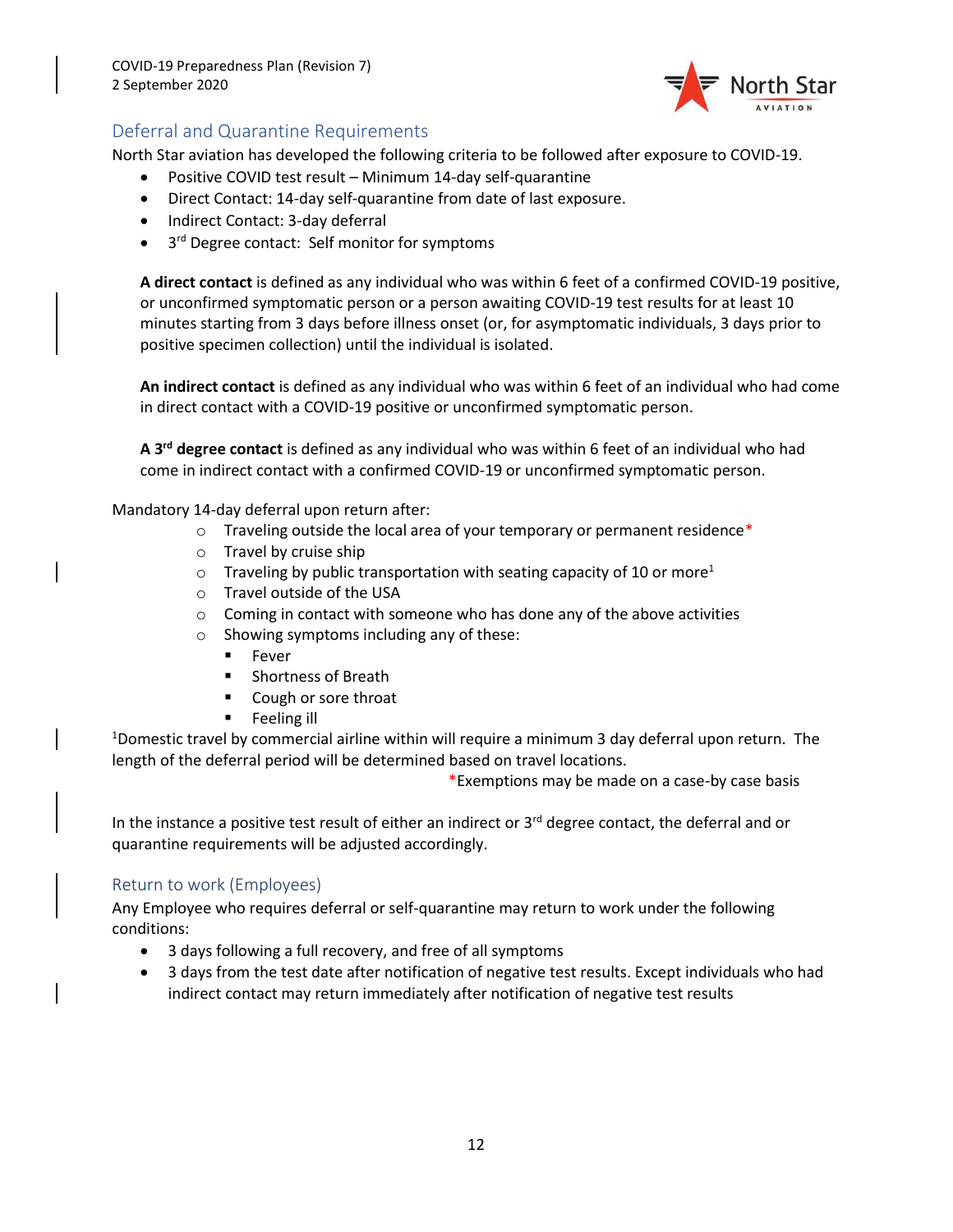

### <span id="page-12-0"></span>Return to Training (Students)

Any student who requires deferral and/or self-quarantine may return to training based on the most recent Minnesota State University guidance which can be found at

[https://minnstate.edu/coronavirus/index.html.](https://minnstate.edu/coronavirus/index.html)

Students who are also employees of North Star Aviation will follow the student guidelines.

### <span id="page-12-1"></span>Feeling Sick

North Star Aviation requires employees or students to stay home if they are sick.

- Cover coughs and sneezes
- Cover your mouth and nose with a tissue when you cough or sneeze or use the inside of your elbow.
- Throw used tissues in the trash.
- Immediately wash your hands with soap and water for at least 20 seconds. If soap and water are not readily available, clean your hands with a hand sanitizer that contains at least 60% alcohol.
- If you think you may be sick, leave work immediately.

• If you have symptoms, contact a doctor. Going to a doctor's office will expose you and to other ill people, and others to you.

• If you go to a doctor's office, you should wear a facemask when you are around other people (e.g., sharing a room or vehicle) and before you enter a healthcare provider's office. If you are not able to wear a facemask (for example, because it causes trouble breathing), then you should do your best to cover your coughs and sneezes, and people who are caring for you should wear a facemask if they enter your room.

### <span id="page-12-2"></span>Testing

A medical professional will determine if your symptoms are indicative of COVID-19 and if testing is required. North Star Aviation does not require students or employees to get tested for COVID-19. However, if someone does decide to get tested, the test should be conducted no sooner than 48 hours from the last known exposure. This delay in getting tested greatly reduces the chance of a false negative result. **Anyone who gets tested should treat the pending test as a positive result until notified otherwise by healthcare professionals.** No person is allowed at North Star Aviation with pending COVID-19 test results, or if the individual has had direct contact with someone pending COVID-19 test results.

If an individual does get tested for any reason, it will be treated as a positive case until results are given. After a test is given, the individual should stay at home until notified of results.

### <span id="page-12-3"></span>Quarantine

Staff and students are requested to self-quarantine at home. Those who a medical professional believes may have COVID-19 must stay in quarantine until advised otherwise by medical professionals.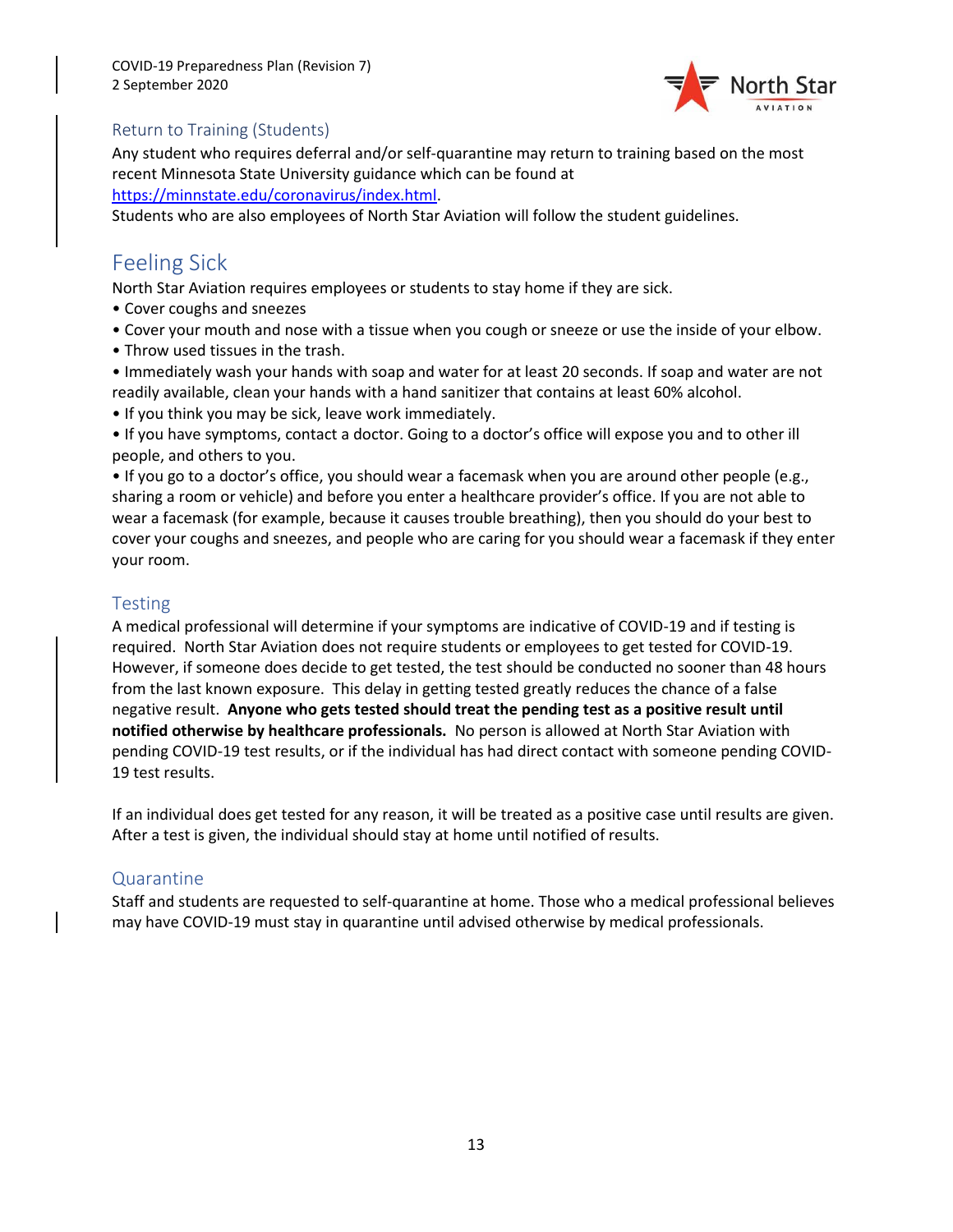COVID-19 Preparedness Plan (Revision 7) 2 September 2020



### <span id="page-13-0"></span>Covid-19 Cleaning Post Exposure

If a Student or Staff were to be diagnosed with COVID-19. Post exposure cleaning would include the use of Clear Cabin for each aircraft that had been exposed. The product is used to disinfect and provide ongoing protection for up to 90 days depending upon its use. We will use this technique on both the facilities and aircraft above manufacture recommended frequencies, until the threat passes.

### <span id="page-13-1"></span>Local COVID-19 Situation Resources

The United States Center for Disease Control (CDC) will be putting out regular updates to policy and guidance for the nation. These can be found at: [https://www.cdc.gov/coronavirus/2019](https://www.cdc.gov/coronavirus/2019-ncov/index.html) [ncov/index.html.](https://www.cdc.gov/coronavirus/2019-ncov/index.html) However, the COVID-19 situation varies drastically across the United States. Information regarding Minnesota's response and data for COVID-19 can be found here: [https://www.health.state.mn.us/diseases/coronavirus/index.html.](https://www.health.state.mn.us/diseases/coronavirus/index.html) Management will discuss the COVID-19 situation regularily to determine next steps and keep students, staff, and customers updated with any changes to policy or operations.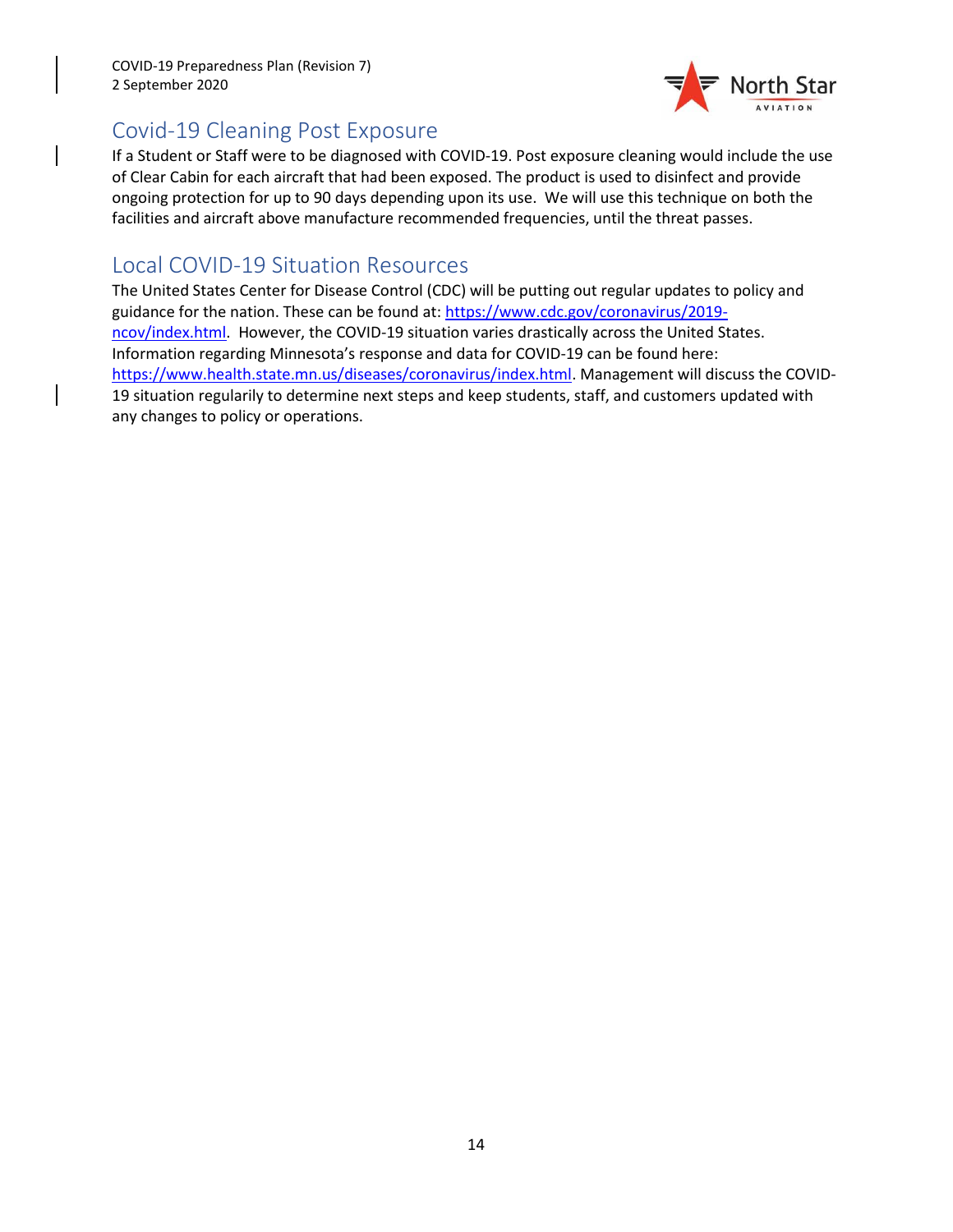

### <span id="page-14-0"></span>Appendix A

### <span id="page-14-1"></span>Mask Use and procedures for Flight Operations

### **General**

- Masks must be worn in any indoor public area.
- Mask use in indoor public space is mandated statewide by executive order [\(https://staysafe.mn.gov\)](https://staysafe.mn.gov/)
- When appropriate, keep interior doors propped open to minimize door contact.

Always attempt to maintain 6 foot social distancing during ground lessons and office visits when possible.

### **Testing Rooms**

- Limit 2 people per room
- All occupants must be scheduled for the oral activity.
- Observers are not allowed.
- Masks must be worn at all times.

### **Redbird Simulators (ATD)**

- Limit one instructor and one student per activity.
- Unless required for demonstration purposes, instructors should operate the ATD from the exterior and avoid siting in the cockpit.
- Masks must be worn at all times.

### **Aircraft Activities**

- Crews are permitted to wear masks in the cockpit during all activities where there is more than one crewmember. Mask use in the aircraft is optional, except as designated by the PIC.
- If a mask is worn, the mask can be removed if its use is negatively affecting the safety of flight. This includes (but is not limited to) the following:
	- $\circ$  The use of the mask negatively affects visual ability (fogs glasses or blocks visual field).
	- $\circ$  The use of the mask negatively affects communication between the crew and or ATC.
	- $\circ$  The use of the mask negatively affects the crewmembers ability to have sufficient oxygen.
	- $\circ$  The use of the mask induces fatigue caused by discomfort, heat, or other factors.
- If worn, masks can be removed temporarily to drink liquids.
- Solo activities should not wear the masks while operating aircraft.

### **Instructor Cubes**

• Masks must be worn at all times. Limit to 18 people maximum.

### **Dispatch Desk**

• Masks must be worn at all times.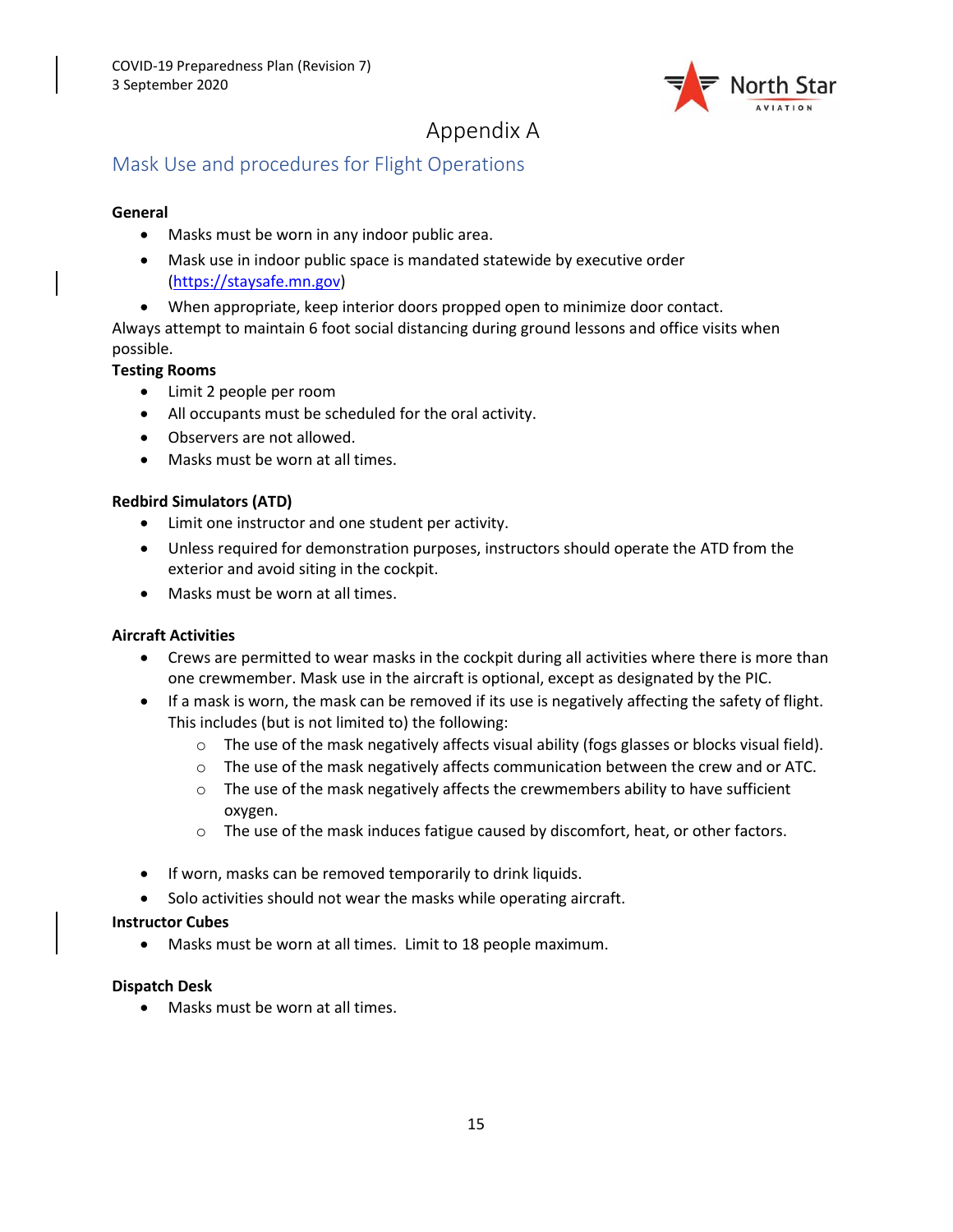

### **Dispatch Area**

Limit to 5 people maximum at one time.

- Visitors must remain behind barriers unless given prior permission.
- Visitors entering must maintain 6 feet social distancing.
- Masks must be worn at all times.

### **Office Entrance Procedures**

- All office visitors must stop short door threshold and announce their presence.
	- $\circ$  Unless required to enter for transactional reasons visitor should stay behind the threshold.

#### **Office Limits and Mask Protocol**

• Masks must be worn when there is more than one occupant in an office.

#### **Standard size office**

- Limit to 2 people maximum at one time (1 employee and 1 student/visiting employee at a time).
- Masks must be worn when there is more than one occupant in an office.

#### **Assistant Chief Instructors Office**

- Limit to 4 people maximum at any time.
- Masks must be worn when there is more than one occupant in an office.

### **Chief Instructor's office**

- Limit to 3 people maximum at any time.
- Masks must be worn when there is more than one occupant in an office.

\*Individual offices will follow the standard size office protocol.

#### **FAA Testing Center**

- **Reception area** 
	- o Limit to 2 people maximum at any time.
	- o Masks must be worn at all times.
- **Testing area** 
	- o Masks are available for testers and must be worn at all times.
	- o No more than 3 testers at any time.

#### **Maintenance Office area**

• Limited to 4 people maximum. Masks must be worn at all times when face-to-face contact with the public or 6-foot social distancing can not be maintained.

#### **Hangar Floor**

• Masks must be worn when social distancing cannot be adhered to (6 feet).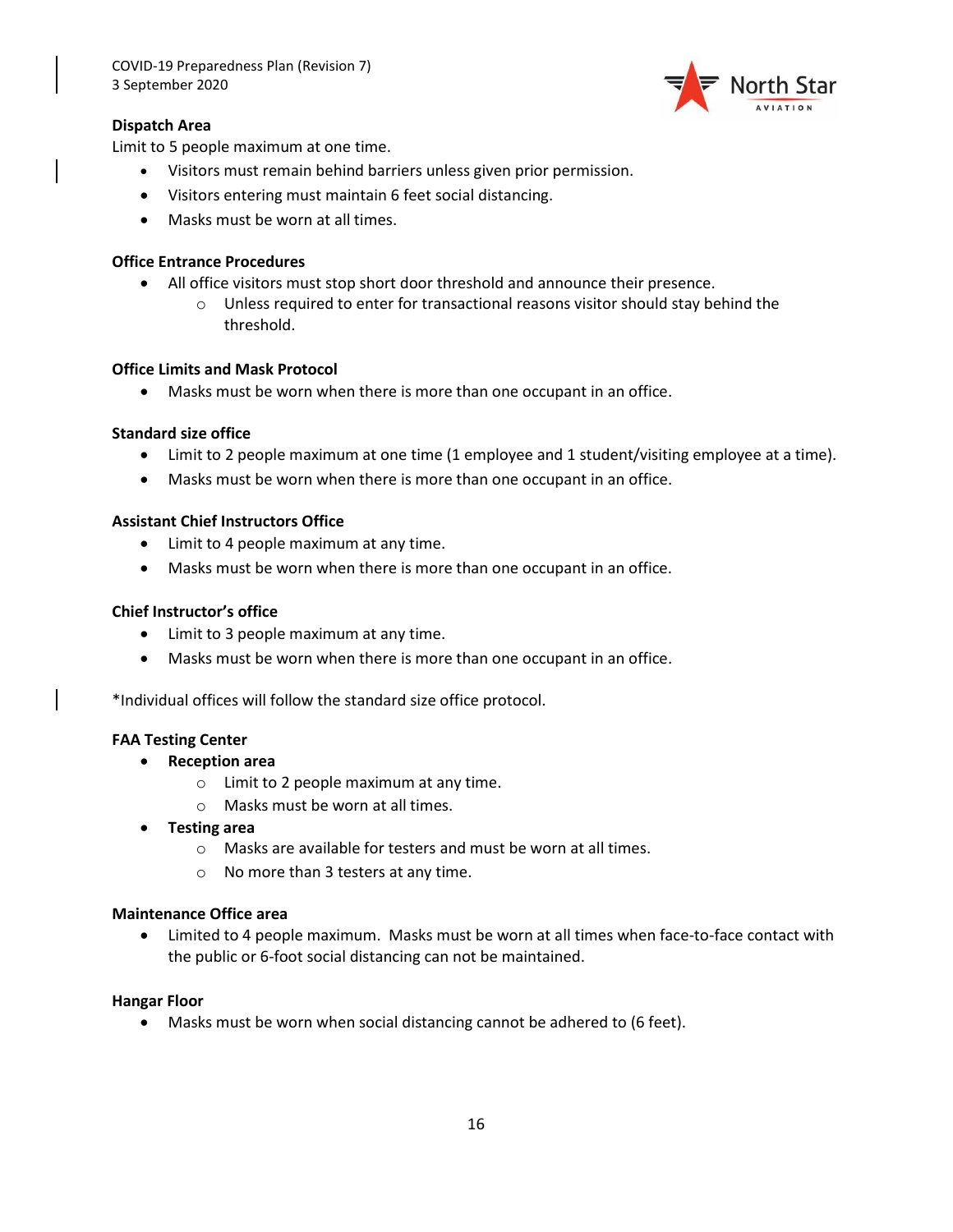COVID-19 Preparedness Plan (Revision 7) 3 September 2020



#### **Parts Room**

• Follow standard size office protocol

#### **Break room**

• Must wear mask at all times (when not eating).

#### **Conference Rooms**

• Must wear mask at all times. Follow posted occupancy limits for each room.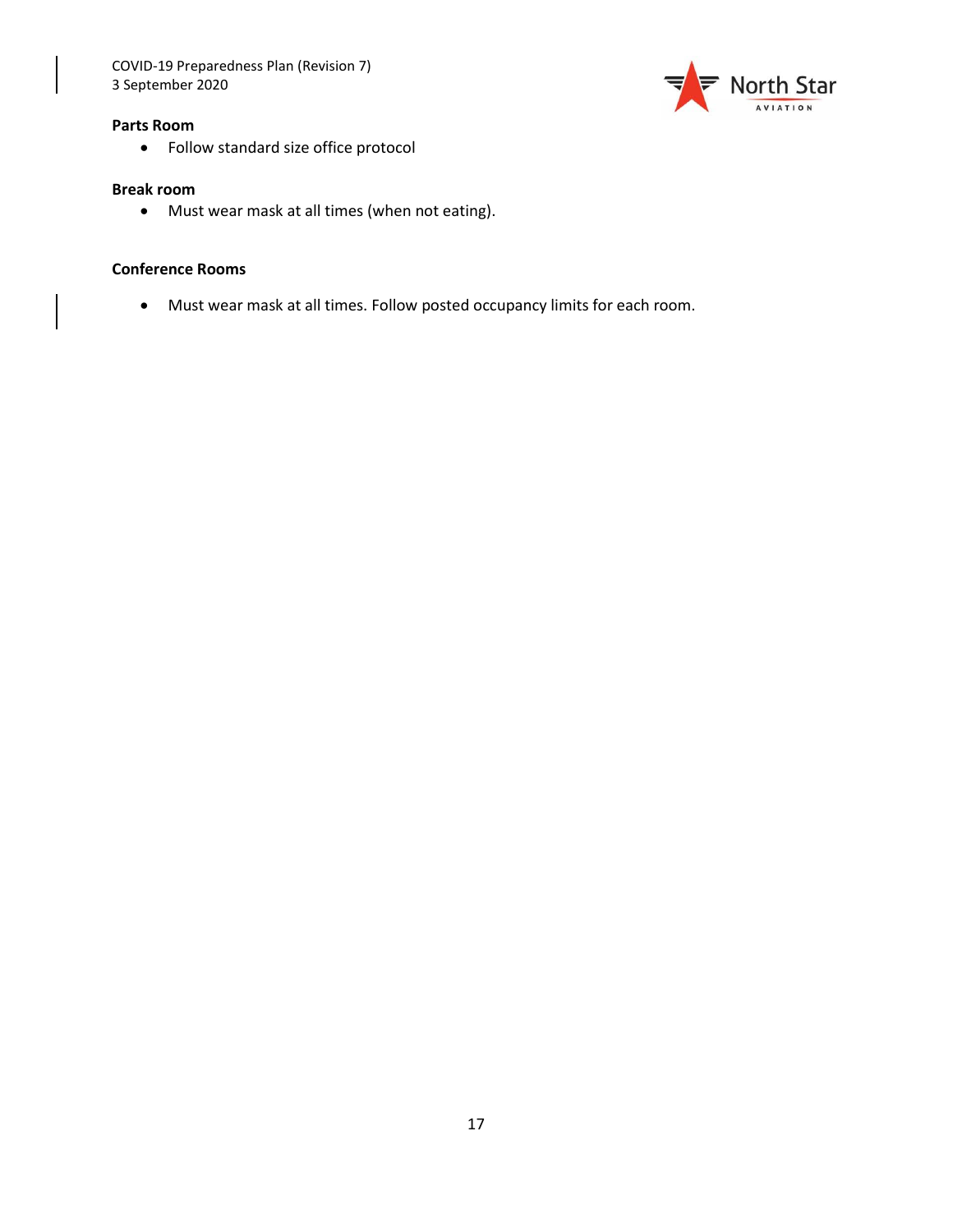

### <span id="page-17-0"></span>Appendix B

## **Safety Data Sheet**

| PRODUCT: PreventX 24/7 AVIATION                                                                                                                                                                                                                                                                                                                                                                                                                                                                    |                                                            | <b>SDS No: PX247</b> |  |
|----------------------------------------------------------------------------------------------------------------------------------------------------------------------------------------------------------------------------------------------------------------------------------------------------------------------------------------------------------------------------------------------------------------------------------------------------------------------------------------------------|------------------------------------------------------------|----------------------|--|
|                                                                                                                                                                                                                                                                                                                                                                                                                                                                                                    | <b>SECTION 1: GENERAL INFORMATION</b>                      |                      |  |
| <b>COMPANY NAME JennsCo LLC</b>                                                                                                                                                                                                                                                                                                                                                                                                                                                                    | <b>Telephone</b>                                           | 615-496-7313         |  |
| Address 1047 Luxborough Drive                                                                                                                                                                                                                                                                                                                                                                                                                                                                      | In case of emergency call chemirec:                        | 1-800-424-9300       |  |
| City, State, Zip Hendersonville, TN 37075                                                                                                                                                                                                                                                                                                                                                                                                                                                          | Outside of U.S.A.:                                         | 001-703-527-3887     |  |
|                                                                                                                                                                                                                                                                                                                                                                                                                                                                                                    | Date:                                                      | 02-01-2020           |  |
| <b>SECTION 2 : HAZARD(S) IDENTIFICATION</b>                                                                                                                                                                                                                                                                                                                                                                                                                                                        |                                                            |                      |  |
| Classification of the substance or mixture in accordance with 29 CFR 1910.1200 (OSHA HCS/GHS).                                                                                                                                                                                                                                                                                                                                                                                                     |                                                            |                      |  |
| Signal Word:<br><b>Warning</b>                                                                                                                                                                                                                                                                                                                                                                                                                                                                     |                                                            |                      |  |
|                                                                                                                                                                                                                                                                                                                                                                                                                                                                                                    |                                                            |                      |  |
| <b>CHS</b> - Classification<br>Eye Damage/Irritation (Category 2B)                                                                                                                                                                                                                                                                                                                                                                                                                                 |                                                            |                      |  |
| <b>Hazard Statement(s)</b><br>H320<br>Causes eye irritation                                                                                                                                                                                                                                                                                                                                                                                                                                        |                                                            |                      |  |
| <b>Precautionary Statement(s)</b><br>P264<br>Wash hands thoroughly after handling.<br>P280<br>Wear protective gloves/eye protection/protective clothing.<br>P305 + P351 + P338 IF IN EYES: Rinso cautiously with water for 15 minutes or more. Remove contact lenses, if present and easy to do. Continue rinsing.<br>P337+P313<br>If eye irritation persists: Get medical attention<br>Dispose of contents in container in accordance with local/state/federal/international regulations.<br>P501 |                                                            |                      |  |
|                                                                                                                                                                                                                                                                                                                                                                                                                                                                                                    | <b>SECTION 3 : COMPOSITION/ INFORMATION ON INGREDIENTS</b> |                      |  |
| <b>HAZARDOUS INGREDIENT</b>                                                                                                                                                                                                                                                                                                                                                                                                                                                                        | CAS#                                                       | <b>PERCENTAGE</b>    |  |
| 3-(Trimethoxysilyf) Propyldimethyl Octadecyl Ammonium chloride                                                                                                                                                                                                                                                                                                                                                                                                                                     | 27668-52-6                                                 | 1%                   |  |
| SPECIFIC CHEMICAL NAME(S) AND CAS NUMBER(S) MAY BE A TRADE SECRET AS ALLOWED BY 29 CFR 1910.1200                                                                                                                                                                                                                                                                                                                                                                                                   |                                                            |                      |  |
| <b>SECTION 4 : FIRST AID MEASURES</b>                                                                                                                                                                                                                                                                                                                                                                                                                                                              |                                                            |                      |  |
| EVES: FLUSH EYES WITH WATER FOR AT LEAST 15 MINUTES.OCCASIONALLY LIFTING EYELIDS. GET MEDICAL ATTENTION.<br>SKIN: WASH EXPOSED AREAS WITH SOAP AND WATER. IF IRRITATION PERSIST, SEEK MEDICAL ATTENTION.<br>INGESTION: INDUCE VOMITING BY GIVING 2 GLASSES OF WATER AND PLACE FINGER DOWN THROAT, CALL A PHYSICIAN, NEVER GIVE<br>ANYTHING BY MOUTH TO AN UNCONSCIOUS PERSON.<br><b>INHALATION: IF AFFECTED. REMOVE INDIVIDUAL TO FRESH AIR.</b>                                                   |                                                            |                      |  |
|                                                                                                                                                                                                                                                                                                                                                                                                                                                                                                    | <b>SECTION 5 : FIRE FIGHTING MEASURES</b>                  |                      |  |
| <b>FLASH POINT: = 200F</b><br>EXTINGUISHING METHOD: USE WATER, CARBON DIOXIDE, DRY CHEMICAL OR FOAM.<br>SPECIAL FIRE FIGHTING PROCEDURES: USE SELF-CONTAINED BREATHING APPARATUS, WEAR FULL PROTECTIVE CLOTHING.<br>UNUSUAL FIRE FIGHTING PROCEDURES: NONE KNOWN.                                                                                                                                                                                                                                  |                                                            |                      |  |
| <b>SECTION 6 : ACCIDENTIAL RELEASE MEASURES</b>                                                                                                                                                                                                                                                                                                                                                                                                                                                    |                                                            |                      |  |
|                                                                                                                                                                                                                                                                                                                                                                                                                                                                                                    |                                                            |                      |  |

METHODS FOR CLEAN UP: Uso mochanical handling equipment. Soak up with inert absorbent material(e.g. sand, silica gel, acid binder, universal binder, sawdust)

SPILL: VENTILATE AREA, PERSONS PERFORMING CLEAN-UP SHOULD WEAR ADEQUATE PROTECTION EQUIPMENT. CONTAIN MATERIAL BY DIKING THE AREA AROUND THE SPILL. IF THE PRODUCT IS IN A SOLID FORM, SHOVEL DIRECTLY INTO RECOVERY DRUMS. IF THE PRODUCT IS A LIQUID, IT SHOULD BE PICKED UP USING A SUITABLE ABSORBANT MATERIAL, THEN SHOVELED TO RECOVERY DRUMS. IF THE MATERIAL IS RELEASED INTO THE ENVIRONMENT, THE USER SHOULD DETERMINE WHETHER THE SPILL SHOULD BE REPORTED TO THE APPROPRIATE LOCAL, STATE AND FEDERAL AUTHORITIES.

#### **SECTION 7: HANDLING AND STORAGE**

 ${\bf HANDLING AND \mbox{\textbf{STOKAGE}}.\mbox{\bf MATRIALS} \mbox{\bf SOLUTIONB} \mbox{\bf E} \mbox{\bf STORED} \mbox{\bf N} \mbox{\bf TS} \mbox{\bf OWN} \mbox{\bf CONTANER AND \mbox{\bf SHOULD ALWAYS} \mbox{\bf BE} \mbox{\bf KEPT} \mbox{\bf COVERED WHEN NOT} \mbox{\bf NUSE}.\mbox{\bf ALL CONTANERS SHOULD BE RINSED THOROUGHLY 3 TIMES PROR TO DISPOSAL}$ 

#### SECTION 8 : EXPOSURE CONTROLS AND PERSONAL PROTECTION

ROUTES OF EXPOSURE: EYES, SKIN, INGESTION, INHALATION

Page 1 of 3

 $\mathbf{ND} = \mathbf{NOT}$ DETERMINED $\mathbf{NA} = \mathbf{NOT}$ APPLICABLE **Rev. 2.0**